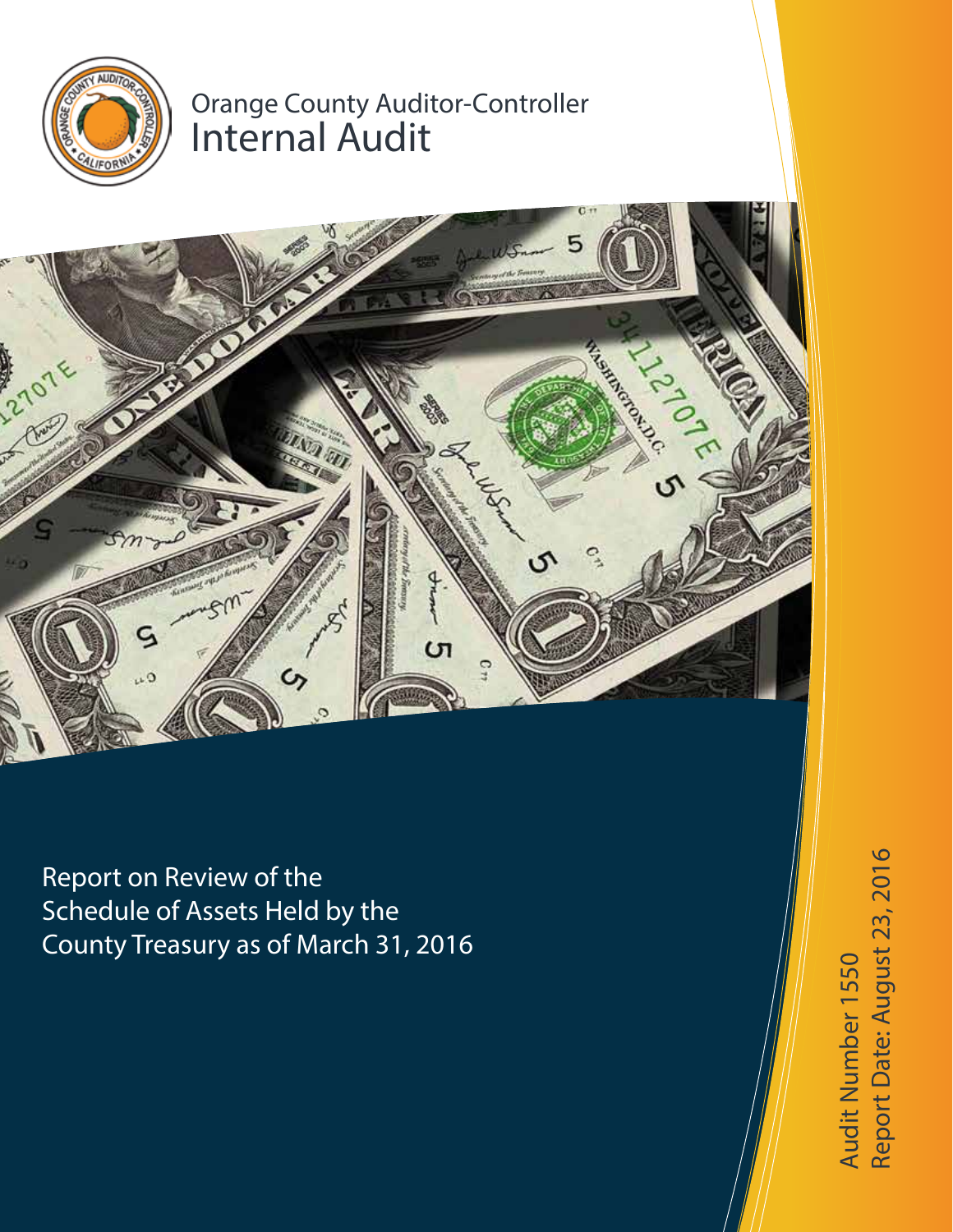

**Eric H. Woolery, CPA Orange County Auditor‐Controller**

**Toni Smart, CPA Scott Suzuki, CPA, CIA, CISA Carol Swe, CPA, CIA, CISA Michael Steinhaus, CPA, CGMA Scott Kim, CPA** **Director, Internal Audit Assistant Director Senior Audit Manager Audit Manager I Senior Auditor**

**12 Civic Center Plaza, Room 200 Santa Ana, CA 92701**

Auditor-Controller Web Site www.ac.ocgov.com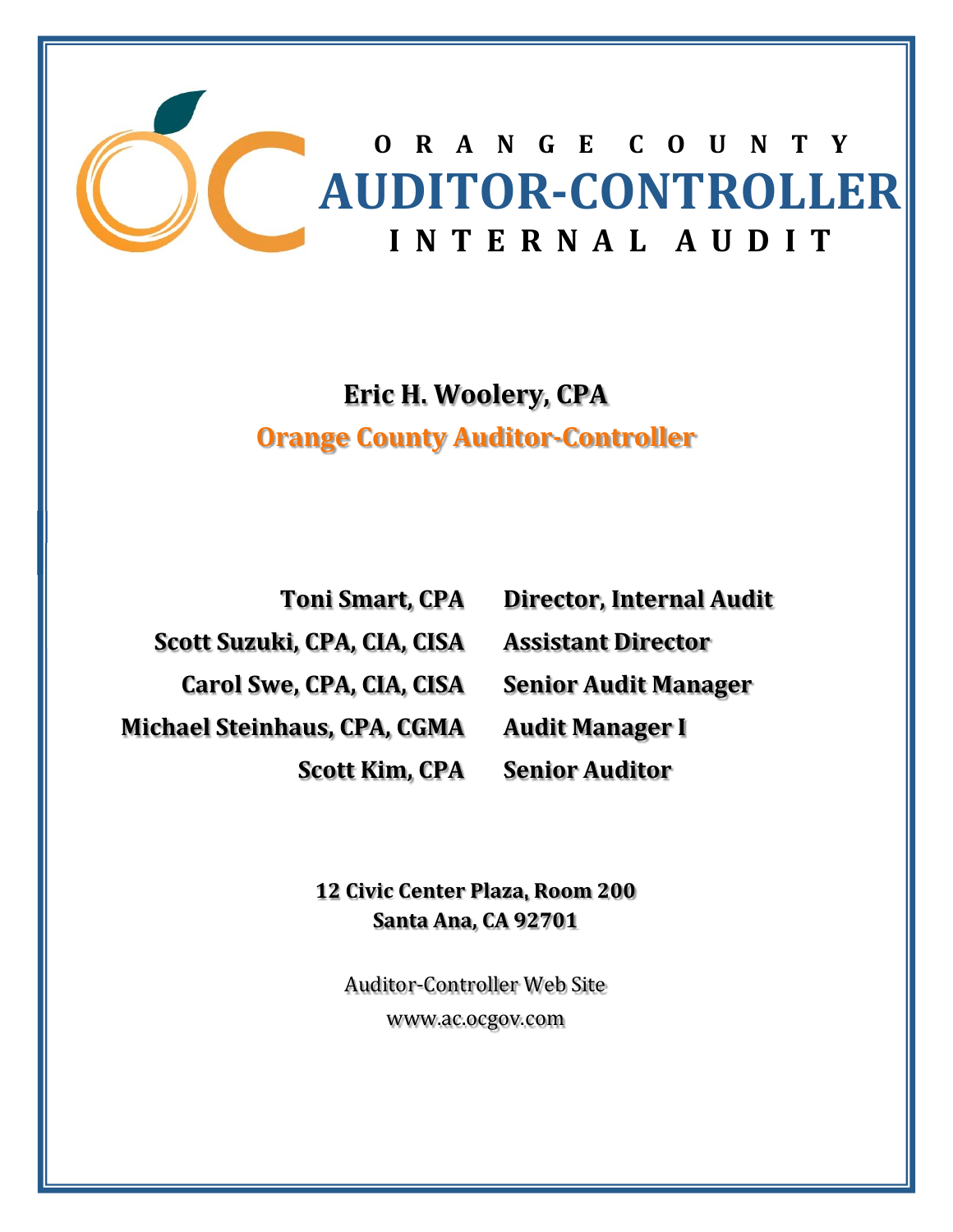

**ERIC H. WOOLERY, CPA**  AUDITOR-CONTROLLER

**Transmittal Letter** 



**Audit No. 1550** 

## **August 23, 2016**

**TO:** Members, Board of Supervisors Chairwoman Lisa A. Bartlett, 5th District Supervisor Vice Chair Michelle Steel, 2nd District Supervisor Supervisor Andrew Do, 1st District Supervisor Todd Spitzer, 3rd District Supervisor Shawn Nelson, 4th District

**SUBJECT:** Report on Review of the Schedule of Assets Held by the County Treasury as of March 31, 2016

We have completed our Report on Review of the Schedule of Assets Held by the County Treasury as of March 31, 2016. Our final report is attached for your review.

I submit an **Audit Status Report** quarterly to the Audit Oversight Committee (AOC) and a monthly report to the Board of Supervisors (BOS) where I detail any critical and significant audit findings released in reports during the prior month and the implementation status of audit recommendations as disclosed by our Follow-Up Audits. Although there were no findings noted during this review, the results will be included in future status reports to the AOC and BOS.

Toni Smart, CPA, Director Auditor-Controller Internal Audit Division

## **Attachments**

Other recipients of this report: Members, Audit Oversight Committee Members, Treasury Oversight Committee Eric H. Woolery, Auditor-Controller Shari L. Freidenrich, Treasurer-Tax Collector Frank Kim, County Executive Officer Michelle Aguirre, Chief Financial Officer Paul C. Gorman, Chief Assistant Treasurer-Tax Collector – Treasury Claire Moynihan, Director, Central Accounting Operations, Auditor-Controller Foreperson, Grand Jury Robin Stieler, Clerk of the Board of Supervisors Macias Gini & O'Connell LLP, County External Auditor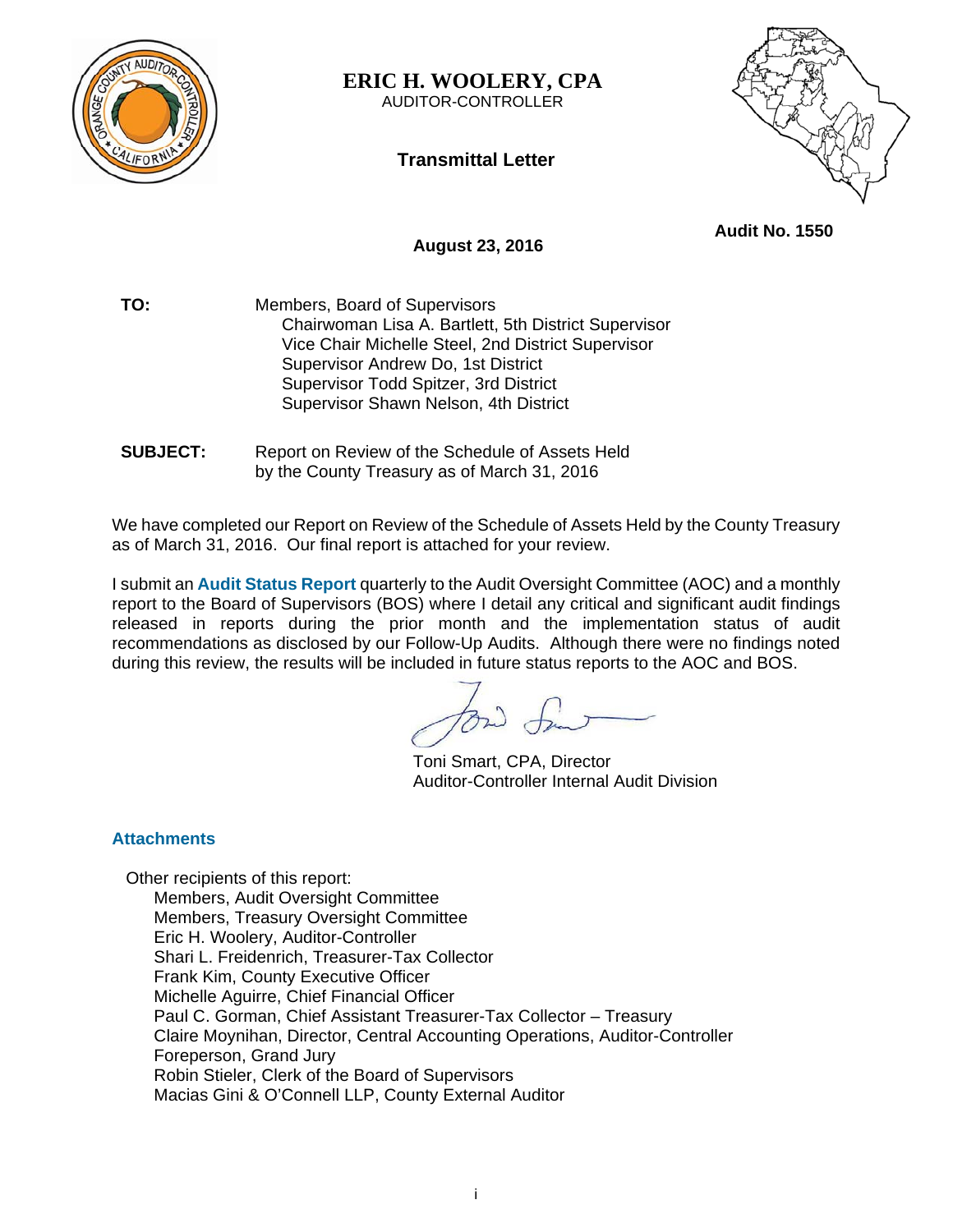

# *Report on Review of the Schedule of Assets Held by the County Treasury Audit No. 1550*

**As of March 31, 2016**

| <b>Transmittal Letter</b>                                           |   |
|---------------------------------------------------------------------|---|
| <b>Independent Accountant's Review Report</b>                       |   |
| Schedule of Assets Held by the County Treasury as of March 31, 2016 | 3 |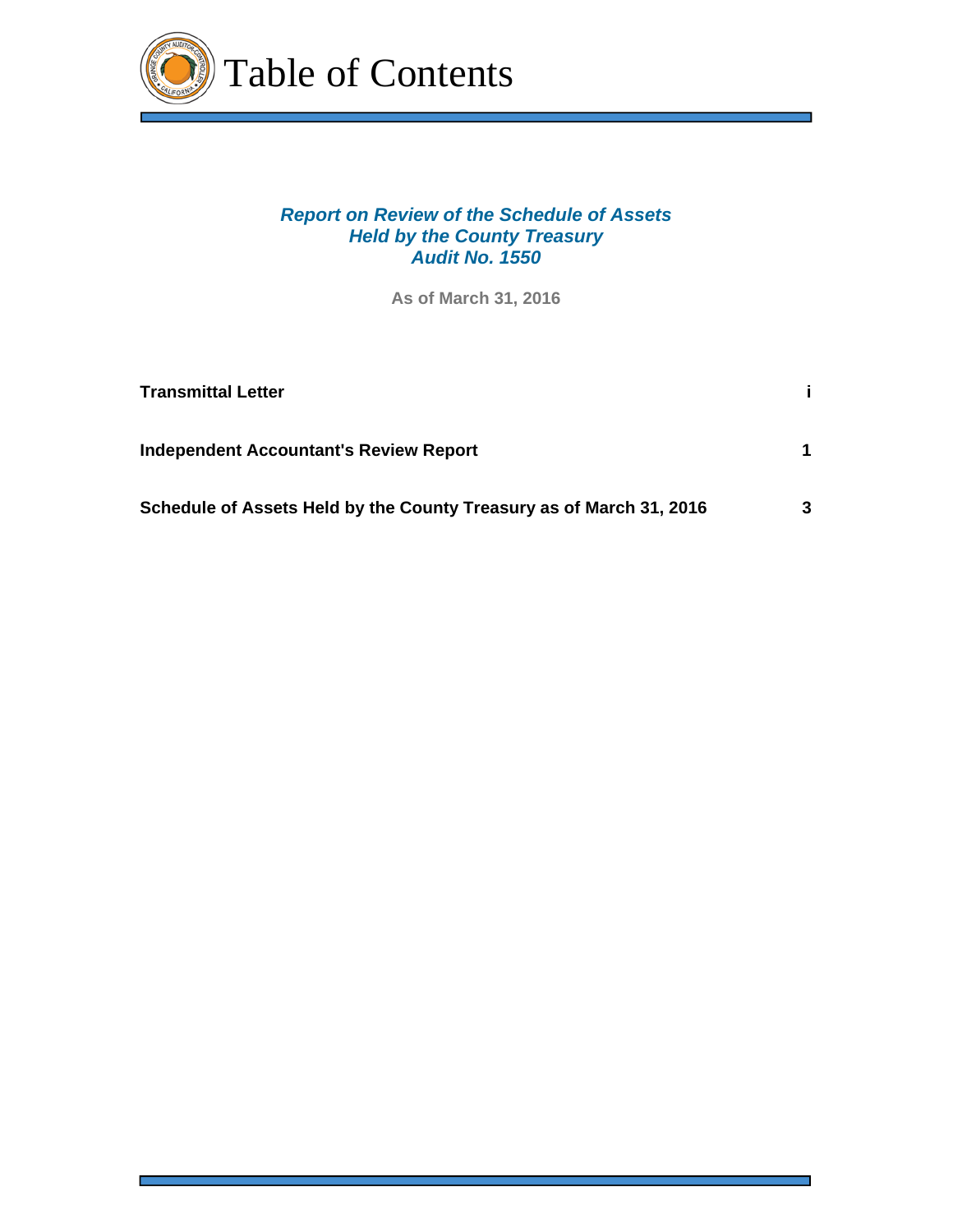

# **Independent Accountant's Review Report**

The Honorable Board of Supervisors County of Orange, California

We have reviewed the accompanying Schedule of Assets Held by the County Treasury—Modified Cash-Basis (financial schedule) of the Office of the Orange County Treasurer-Tax Collector, as of March 31, 2016, pursuant to Government Code Section 26920(a)(1) and (3). A review includes primarily applying analytical procedures to management's financial data and making inquiries of department management. A review is substantially less in scope than an audit, the objective of which is the expression of an opinion regarding the financial schedule as a whole. Accordingly, we do not express such an opinion.

### *Management's Responsibility for the Financial Schedule*

Management is responsible for the preparation and fair presentation of this financial schedule in accordance with the modified cash-basis of accounting; this includes determining that the basis of accounting the County Treasury uses for financial reporting is an acceptable basis for the preparation of financial schedules in the circumstances. Management is also responsible for the design, implementation, and maintenance of internal control relevant to the preparation and fair presentation of financial statements that are free from material misstatement, whether due to fraud or error.

#### *Accountant's Responsibility*

Our responsibility is to conduct the review engagement in accordance with Statements on Standards for Accounting and Review Services promulgated by the Accounting and Review Services Committee of the AICPA. Those standards require us to perform procedures to obtain limited assurance as a basis for reporting whether we are aware of any material modifications that should be made to the financial schedule for it to be in accordance with the basis of accounting principles generally accepted in the United States of America. We believe that the results of our procedures provide a reasonable basis for our conclusion.

#### *Accountant's Conclusion*

Based on our review, except for the issue noted in the Known Departure from Modified Cash-Basis of Accounting paragraph, we are not aware of any material modifications that should be made to the accompanying financial schedule in order for it to be in accordance with the modified cash-basis of accounting.

#### *Known Departure from Modified Cash-Basis of Accounting*

The financial schedule is prepared in accordance with the modified cash-basis of accounting, which is a basis of accounting other than accounting principles generally accepted in the United States of America. Receipts are recognized when received by the Treasurer; disbursements are recognized when paid by the bank; and the value of investments is stated at fair value. The modified cashbasis of accounting requires that financial statements include adequate disclosures. Management has elected to omit all disclosures ordinarily included in a financial schedule prepared on the modified cash-basis of accounting. If the omitted disclosures were included in the financial schedule they might influence the users' conclusions about the County Treasury's assets.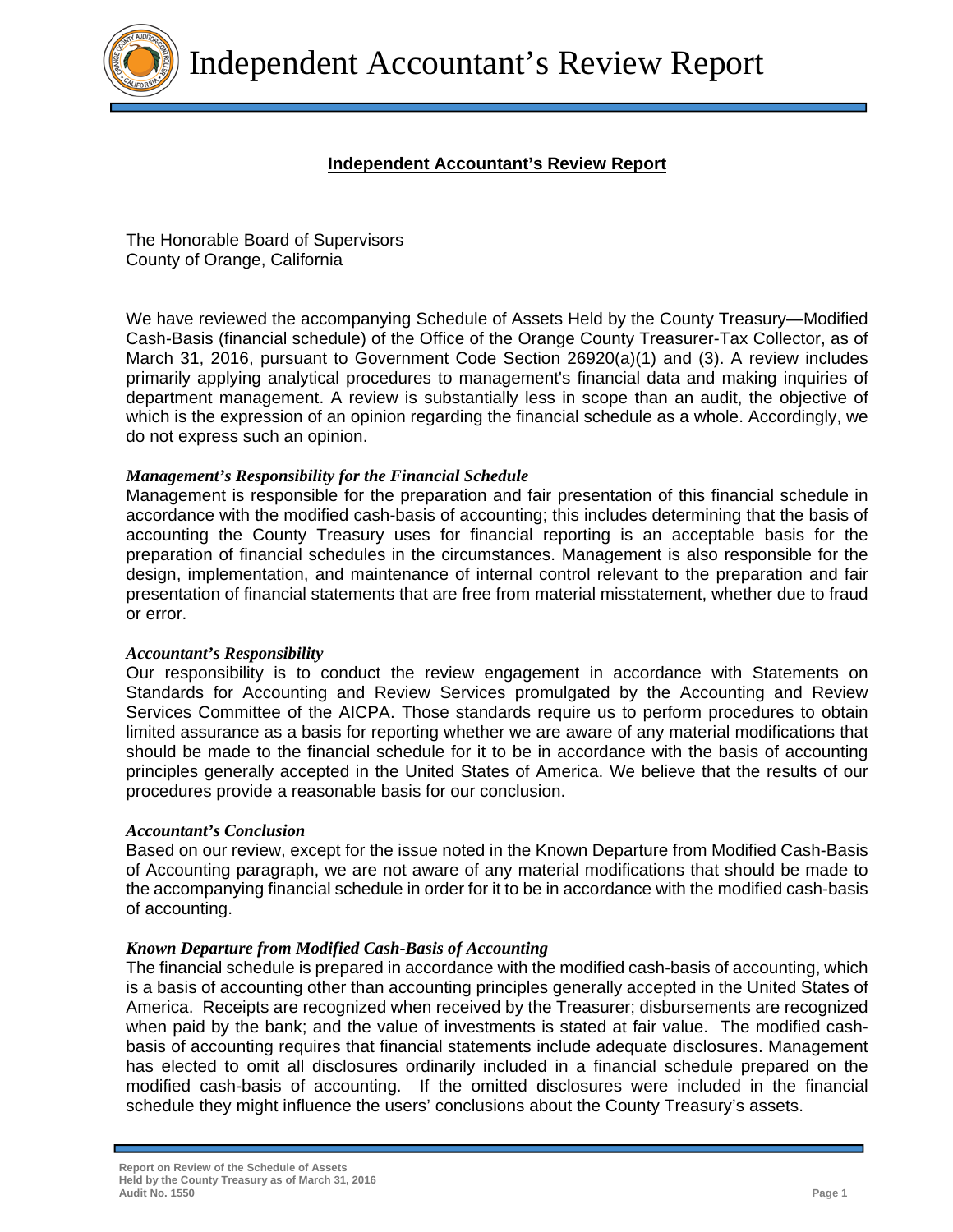

### *Other Matter*

This report is intended solely for the information and use of the Board of Supervisors and the management of the Orange County Auditor-Controller. However, this report is a matter of public record and its distribution is not limited.

Toni Smart, CPA, Director Auditor-Controller Internal Audit Division